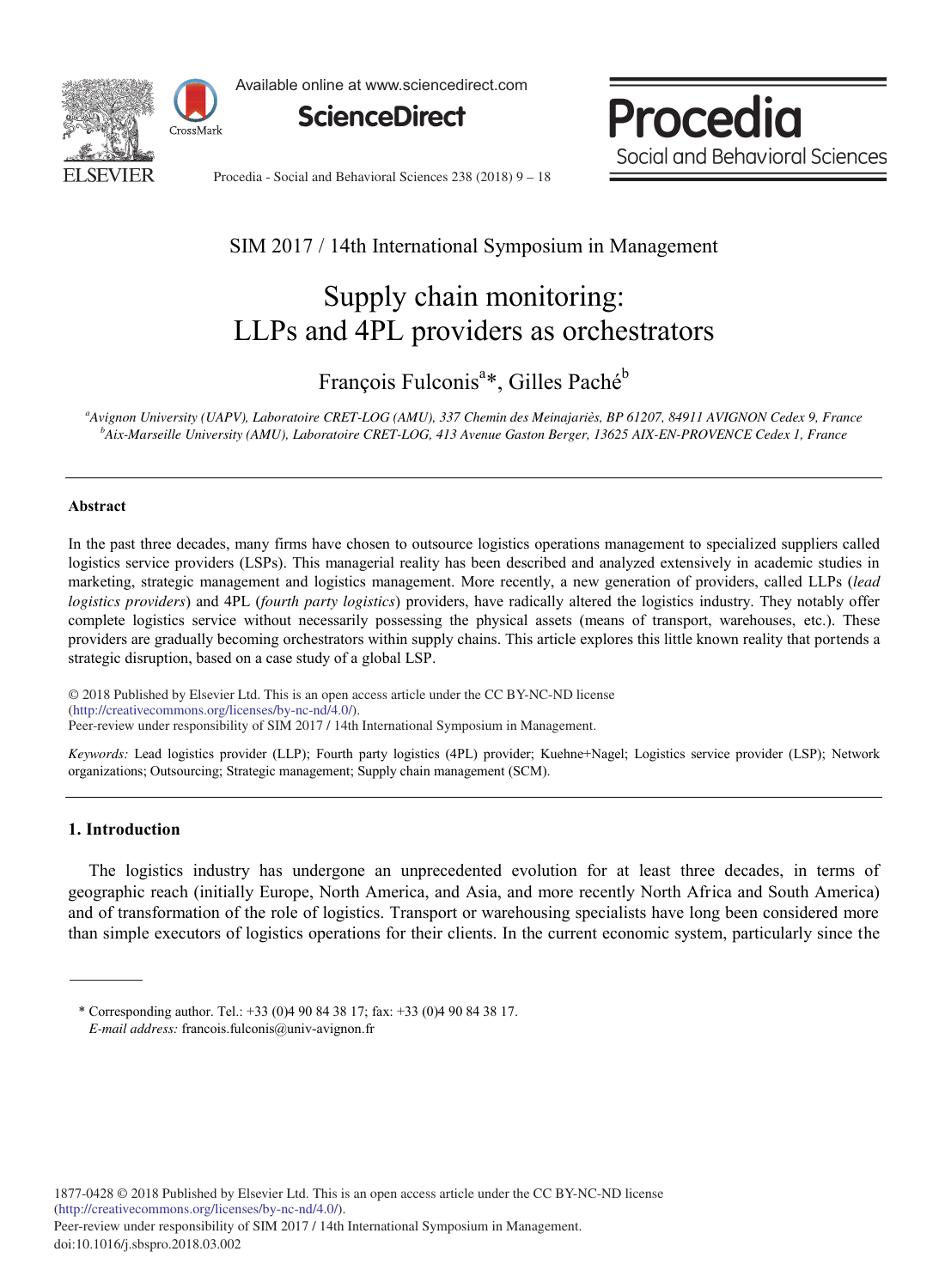1980s, many transport actors have become pivotal to contemporary logistics plans. By expanding their offer of value-added services, these logistics service providers (LSPs) even enable numerous shippers in industry and large retailing to implement their development strategies at the national and international levels.

The LSP traditionally fulfils the function of logistics intermediary by arranging storage, order preparation and final delivery of products for its customers. It is ideally placed to organize pooling of logistical resources, and thus help supply chains achieve substantial economies of scale and scope. Studied extensively for years in academia (Fulconis, Paché & Roveillo, 2011), the LSP sector has witnessed the rise of an innovative category that disrupts the previous business models: lead logistics providers (LLPs) and fourth party logistics (4PL) providers. The latter result from a process of slow complex maturation punctuated by a series of organizational innovations. Arthur Andersen Consulting, which became Accenture, was the first to introduce the notion of 4PL provider, in the mid-1990s. Since then, the literature has avidly embraced this subject.

As orchestrators, LLPs and 4PL providers organize and coordinate flows of products for shippers, by mobilizing the logistical capacities of a large number of subcontracting firms. Whereas the managerial literature has quickly grasped this phenomenon, the emerging character of this new generation of LSP, marked by dematerialization of logistical services, remains largely unknown and underexplored. The objective of this paper is to shed light on the ongoing evolution of the role of LSP through an organizational and strategic approach toward steering of businessto-business logistical flows (section 2), and to analyze the competitive advantage of LLP and 4PL provider, supported by a case study (section 3). The conclusion applies the metaphor of improvisation within jazz ensembles to highlight the originality of the current evolutions in supply chain monitoring (section 4).

#### **2. LLP and 4PL provider-From an inter-organizational perspective**

For many years, academic studies of logistics outsourcing have explored the reasons that shippers outsource, along with the nature of outsourced activities and the firms that manage some or all of these activities. The perspective adopted is that of a technical negotiation between buyers and sellers of logistics services, notably entailing the definition of specifications, formalization of contractual clauses and renewal or termination of the outsourcing relationship. Although this perspective is still relevant, it cannot provide a sufficiently robust framework to encompass the evolution of logistics outsourcing, particularly the emergence of a new family of LSP whose competency is mainly to monitor supply chains, specifically supply chain networks. These new LSPs are no longer mere executors of outsourced logistic activities. On the contrary, they coordinate flows, which makes them a driving force behind proposals in the logistics reengineering process. Rather than owning physical assets, they mainly or uniquely possess orchestration skills.

#### *2.1. The LSP, between chain and network*

The supply chain refers to multiple actors that interact recurrently to carry out all the activities related to production and provision of products to customers. In an increasingly complex, competitive, turbulent, and globalized environment, it is crucial to understand how industrials, large retailers, component suppliers, wholesalers and LSPs interact to manage the flow of merchandise and information effectively. Many LSPs now fuel the development of emerging countries by implementing major infrastructures to improve the performance of procurement and deliveries. For instance, SME in Romania benefit from the expertise of foreign LSPs that have invested massively in storage and transportation capacities for several years (Kherbach & Mocan, 2016). Among the more significant changes in the structuring mode of supply chains, the emergence and consolidation of LSPs on the global scale are particularly noteworthy. Long limited to basic and technical activities of transport and storage, which create little added value, the logistics industry has become much more prominent. World-class LSPs like XPO Logistics, Kuehne+Nagel, Geodis and DHL can now provide postponement services that resemble those of assembly plants. The growth of LSPs results from the outsourcing of transportation and logistics activities driven by shippers for over three decades. Today, this reality is well known, and has been covered extensively in many works (Fulconis, Paché, & Roveillo, 2011). In parallel, definitions of LSP have burgeoned. The model of 3PL provider, LLP and 4PL provider, to which a growing body of literature is dedicated (Hingley, Lindgreen, Grant, & Kane, 2011; Huang, Tu, & Xu, 2013; Saglietto & Cézanne, 2015), constitutes one of the most emblematic illustrations of this phenomenon (see Exhibit 1).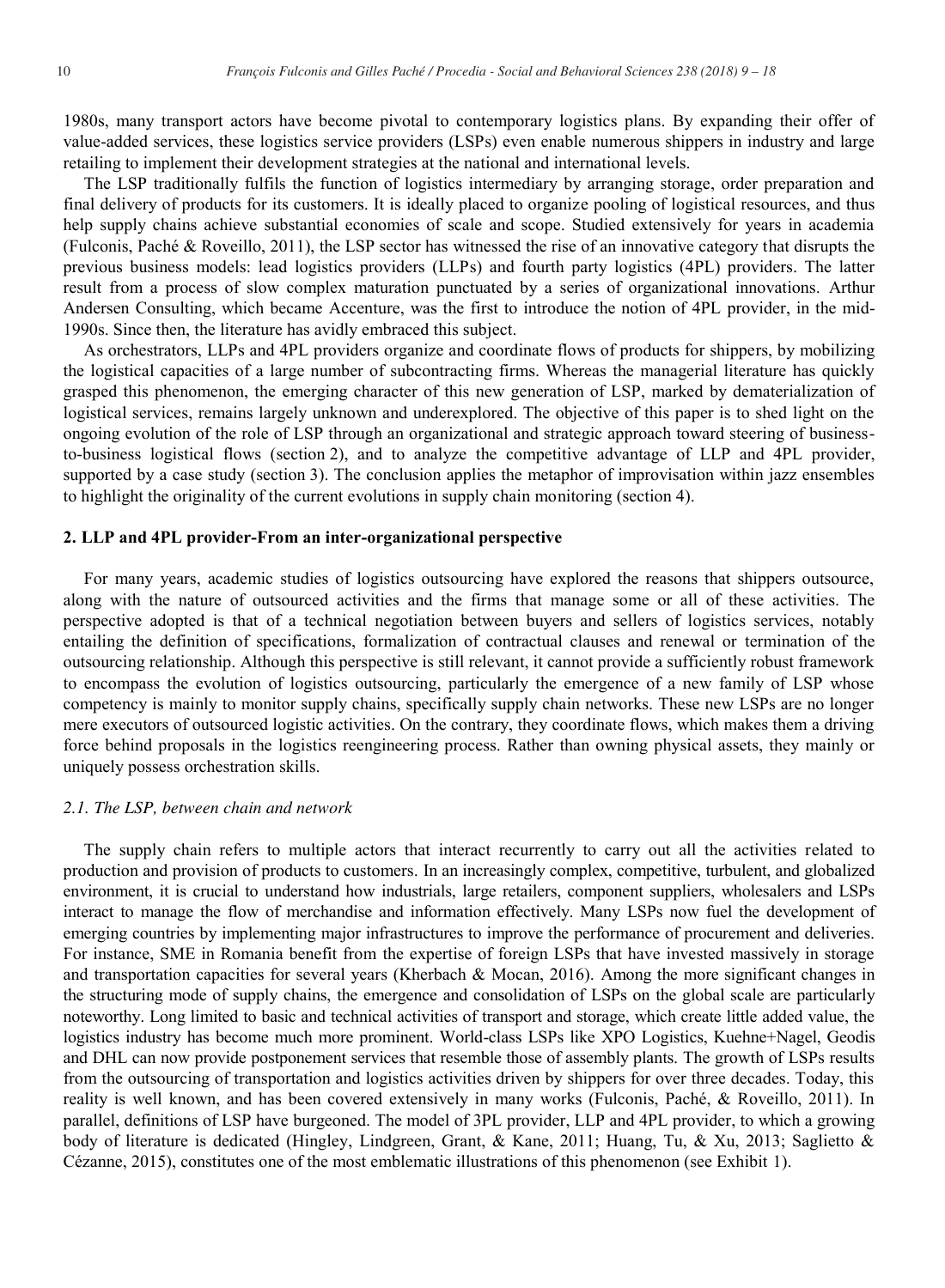#### Exhibit 1: What are 3PL provider, and 4PL provider?

3PL (third-party logistics) specializes in execution of physical activities linked to transport, handling and storage of products for shippers. These activities may be supplemented by high added value activities like co-manufacturing, co-packing, crossdocking, pooling, and reverse logistics. 3PLs generally operate in the road transport sector. By comparison, the activities of LLPs (lead logistics providers) and 4PL (fourth party logistics) providers are executed by an LSP "*that assembles its own resources, capacities and technologies, and those of other providers, to design and steer complex supply chains*" (DGITM, 2010, p. 2). Whether they own the means of production, warehouses and trucks (case of LLP) or not (case of 4PL provider), these LSPs mobilize their logistics engineering competencies to optimize flows and select the best providers. They are thus stakeholders that coordinate activities between the shipper, end customer and sometimes other 3PL providers. LLPs and 4PL providers may be 3PLs that diversify their offer, management consulting firms, supply chain specialists (global supply chain management) or IT services companies.

Numerous factors, both operational and strategic, lead shippers to delegate their logistics activities. From an operational viewpoint, they are mainly seeking to reduce costs and improve performance. By hiring an LSP, shippers hope to benefit from economies of scale and make costs more variable than if activities were executed inhouse. Performance is thus improved and more easily measured owing to higher cost transparency. In addition to putting in place indicators related to their activities, through their management of different interfaces linked to various supply chains, LSPs make it easier for shippers to analyze internal dysfunction. The activities concerned are most often standard logistics services linked to low-margin mass products. From a strategic viewpoint, outsourcing often reinforces shippers' competitive advantage, because they can access high-quality external resources while benefiting from the LSPs' reactivity and innovation competencies (Kacioui-Maurin, 2012). To better satisfy customers' needs, LSPs must then be a real driving force behind proposals to improve flow monitoring. In fact, their central position in the supply chain network facilitates assimilation of tacit knowledge of effective management of logistical operations in various contexts.

Whether at the local or global scale, these explanatory factors highlight the predominant role of LSPs for shippers who want to retain control of the conception of their supply chain. However, by significantly expanding their service proposal, some LSPs project an image of a preferred support for implementation of the specialization strategies of shippers that are looking for reliable and effective partners to steer logistical interfaces (Fabbe-Costes & Roussat, 2011; Fulconis & Saglietto, 2015). These LSPs thus become indispensable entities in supply chain monitoring, and even in implementation of business-to-business cooperation strategies whose organizational response corresponds to specific structural forms. Well known for almost 30 years, these forms are described as network organizations or virtual organizations (Håkansson & Persson, 2004; Petrișor & Petrache, 2014; Christopher, 2016). To the surprise of many observers, convinced that material investment is a source of omnipotence, some advanced LSPs have realized that their acquired monitoring expertise enables them to implement innovative logistical architectures without needing to possess multiple physical assets, or resources. Rather, they must mobilize them at the right time and place for carefully selected partners. This new generation of LSPs, called lead logistics providers (LLPs) or fourth party logistics (4PL) providers, has radically transformed the organization and functioning of supply chains.

#### *2.2. Orchestration capacity, a core competency of LLP and 4PL provider*

The LSP positioned as an LLP and/or 4PL provider typically prolongs and supplements the role of the 3PL provider. It consists of conceiving and selling personalized logistics solutions by creating a type of *ad hoc* assembly of resources mobilized either internally or through carriers, warehouse managers, industrial subcontractors, etc., or by combining both possibilities (Quillaud, 2012). Therefore, it is possible and sometimes even desirable for the LSP to assemble a service proposal without necessarily owning very costly physical assets. In the conventional logistics industry, diverse assets are required for the conduct of the servuction process: physical assets (e.g. semi-trailers, information technology, on-board computing), site assets (warehouses, platforms), human assets (technical and managerial competencies), reputation assets (brands, visual identity) and organizational assets (procedures, routines) (Allam & Lendjel, 2009). This is also the case of LLP, yet not of "pure" 4PL provider, which claim to be "*asset-free*". In fact, 4PL provider build legitimacy among shippers based on their coordination expertise. They specialize in orchestration of assets held by all the partners, which have recognized expertise in a particular "logistical brick" (product shipping,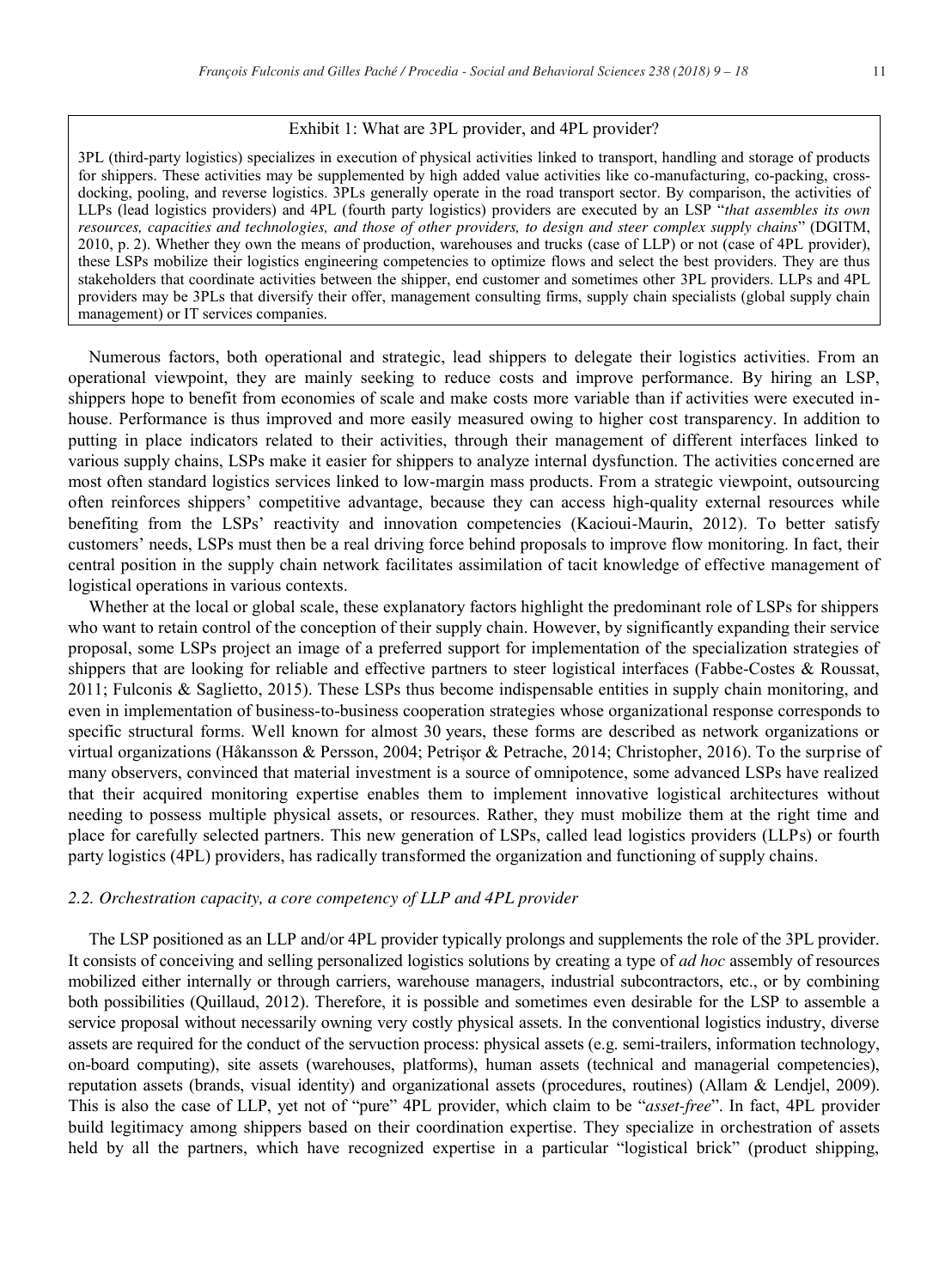warehousing, order preparation, etc.) (Mehmann & Teuteberg, 2016). Organizational theory states that coordinating means setting in motion an articulated set of means and resources to attain a performance objective (related to costs, service, or reactivity). The success, or failure, of the LLP, and especially the 4PL provider, is thus judged based on its capacity to orient and steer the activities of interdependent units within a supply chain to attain an objective.

Currently, there are several dozen LSPs in France, some of which may act as LLP according to their customers' needs and the level of maturity of the supply chain, yet there are only about twenty 4PL providers on the European market. They are mostly traditional LSPs that are partly or totally reconfigured into dematerialized providers (Saglietto, 2013; Saglietto & Cézanne, 2015). Other LSPs are companies whose expertise rests mainly on consulting and/or sale of ERP software solutions. The common point of all these firms is that they coordinate information flows by simultaneously establishing the architecture of a supply chain and the applicable interorganizational information systems. Van Hoek (2004) specifies a typology of the distinctive elements of traditional LSPs, and those of LSPs that position themselves as 4PL providers or LLPs. Certainly, the information dimension is a major element of the offer of the LLP or 4PL provider, because its function of orchestrator requires perfect traceability of flows, along with real-time monitoring of the performance of partners in charge of providing "logistical bricks"; as underline by Schramm, Czaja, Dittrich, and Mentschel (2017), IT capabilities appear then to be an important differentiator for 4PL providers. Although response time is particularly important, other dimensions are also significant in distinguishing the new generation of LSPs from "classic" LSPs: lesser dependence on shippers, whose interfaces also require ad hoc monitoring, a multiplicity of contact points with supply chain members, etc.

By relying on physical and site assets held by an extended network of partners to serve a given client, the LSP (LLP or 4PL provider) acts as an orchestrator*,* which grants it a central position in supply chain organization (see Fig. 1). Having accumulated recognized expertise in management of physical flows by information flows, and a capacity to assemble multiple complementary resources, this type of LSP departs from the "classic" activities of logistical service provision that revolve around the specific implementation of flows. These LSPs represent the forefront of a new generation, marked by effective management of the complexity of dimensions that are both organizational (offering clients a customized service for a very short time) and operational (identifying and moderating a set of partners that are unaware of one another, and whose interoperability is not assured). In this case, the role of the LSP is to conceive and sell turnkey solutions by coordinating complementary activities of transport, handling, storage, subcontracting, packaging, etc. It thus differs from the traditional LSP whose effectiveness on the logistics service market is linked to its ownership of sufficient material resources, most often measured in terms of storage means and a fleet of vehicles.



Fig. 1. LLPs and 4PL providers as orchestrators in the supply chain network *Source:* The authors.

#### **3. Competitive advantage of LLP and 4PL provider-A case study**

The rapid development of LLPs and 4PL providers was fueled by the capacity of these new LSPs to respond effectively to the agility requirements and thus ensure the ability of supply chains to withstand frequent and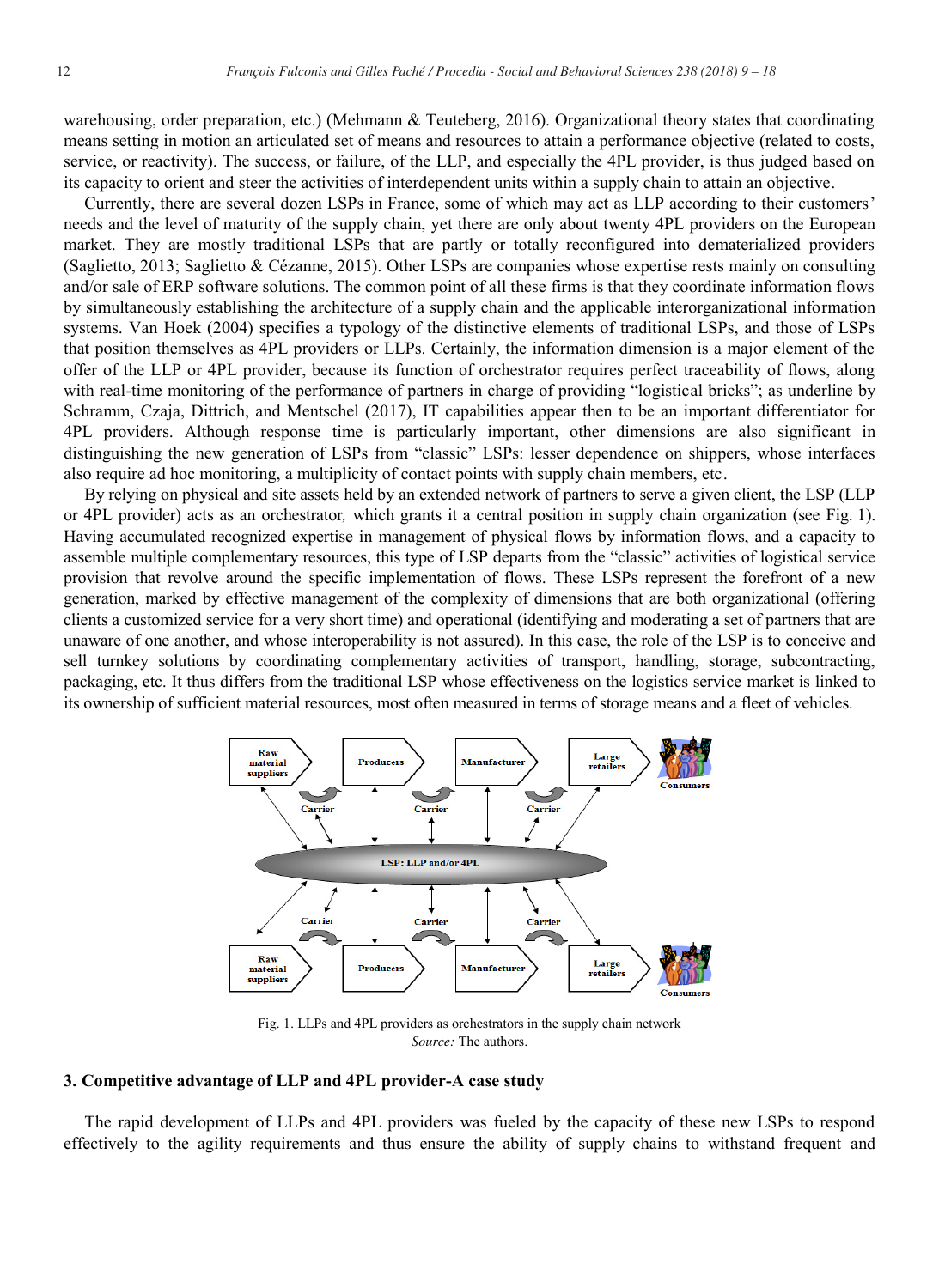sometimes brutal changes in the external environment. LLPs and 4PL providers exhibit exceptional plasticity in implementing turnkey solutions, by constantly reconfiguring the logistics operations they direct. Metaphorically, LLPs and 4PL providers are comparable to the human brain, whose neuroplasticity lets it constantly remodel its connections according to its environment and individuals' experiences. Morgan (2006) advocated the pertinence of the image of the brain in his analysis of organizations. Although we must avoid overreliance on metaphorical approaches, it is useful to understand the success of LLPs and 4PL providers. An illustrative example is that of Kuehne+Nagel, whose most recent transformations indicate that supply chain orchestration is at least as important as simple execution of activities for shippers.

#### *3.1. Exploring the reasons for success*

For most observers, the success of LLP or 4PL provider is linked mainly to their abilities to steer and coordinating flows. Conventionally, within supply chain monitoring (Fabbe-Costes, 2005), interface management within a supply chain tends to favor formalized knowledge, or monological data, represented aptly by EDI. Lièvre (2002) describes "rational" message-centered information, which is considered a physical object. This formalized knowledge can allow firms to arrange resources (which we refer to as "logistical bricks") at the lowest cost because the partners use a universal language that is independent of their technical and organizational characteristics: "*Companies collaborating with a neutral 4PL already share information with it, so that the horizontal collaboration does not require the direct sharing of information with new partners in addition to an expensive investment in additional information and communication technology*" (Dircksen & Magnin, 2017, p. 825). The resulting standardized interfaces have the advantage of easily replacing one logistical brick, e.g. a warehouse, with another. Coordination of interorganizational interfaces is thus independent of the nature of the logistical brick, and of the actor that operates it.

This organizational form has engendered an important value creation process (Win, 2008). The revolution it sparked may not have been duly recognized, especially when 4PL provider is simply viewed as a new generation of forwarding. The common point of all the firms that position themselves as LLPs and/or 4PL providers is that they carry out planning and coordination of information flows, by designing both the architecture of a supply chain and the related information systems (Paché, 2009). In the extreme case, "pure" 4PL providers position themselves as a dematerialized assembler of resources and competencies, without having the physical assets, thus reproducing the archetype of *non-asset companies*, where the shipper is only a specialized intermediary providing a liaison between two transport modes as instructed (Belotti, 2015). The 4PL provider also sells a global logistics solution based on its capacity to create instantaneous connections between suppliers and requesters of logistics services, sometimes for a few days. The formulation and leading of supply chains with variable geometry is therefore the basic role of the LSP, the rationale for its offer.

LSPs (LLPs or 4PL providers) that serve large retailers and industrials have several distinct characteristics. Such LSPs are positioned as architects whose key function is to build, dismantle and rebuild a supply chain, while coordinating it under optimal cost and service conditions. The coordination results from consideration of the singularities of the objectives of different partners associated within the same supply chain, and from the interoperability of their information and management systems (Fulconis, Paché, & Roveillo, 2011). Acting as an exclusive partner (a type of "one-stop shop"), the LSP reconciles the needs of several firms through an advantage in terms of negotiation and networking. Coordination is expressed at varied operational levels, notably concerning storage, shipping and final delivery. To reach this objective, the LSP uses real-time flow monitoring tools to achieve total traceability of operations, an indispensable condition to maintain a high level of strategic flexibility, which Reix (1979) calls activation of potential. The LSP (LLP or 4PL provider) thus develops cumulative knowledge of multiple logistical problems, more or less ephemeral, that enable it to facilitate and orchestrate the supply chain.

How can we explain this evolution? One of the specific features of the LSP (LLP or 4PL provider) is that it occupies an axial position in several supply chains, embedded within one another in value networks; this reflects the *supply chain network economy* discussed by Zhang, Dong, and Nagurney (2003). The LSP acts as a transaction center that mobilizes a competency of intermediation that contributes to the fluidity and continuity of physical flows. For example, a carrier mobilized by a 4PL provider at time *t* may participate in several distinct supply chains, which share a common link (the carrier) for a given period. This also explains the popularity of the term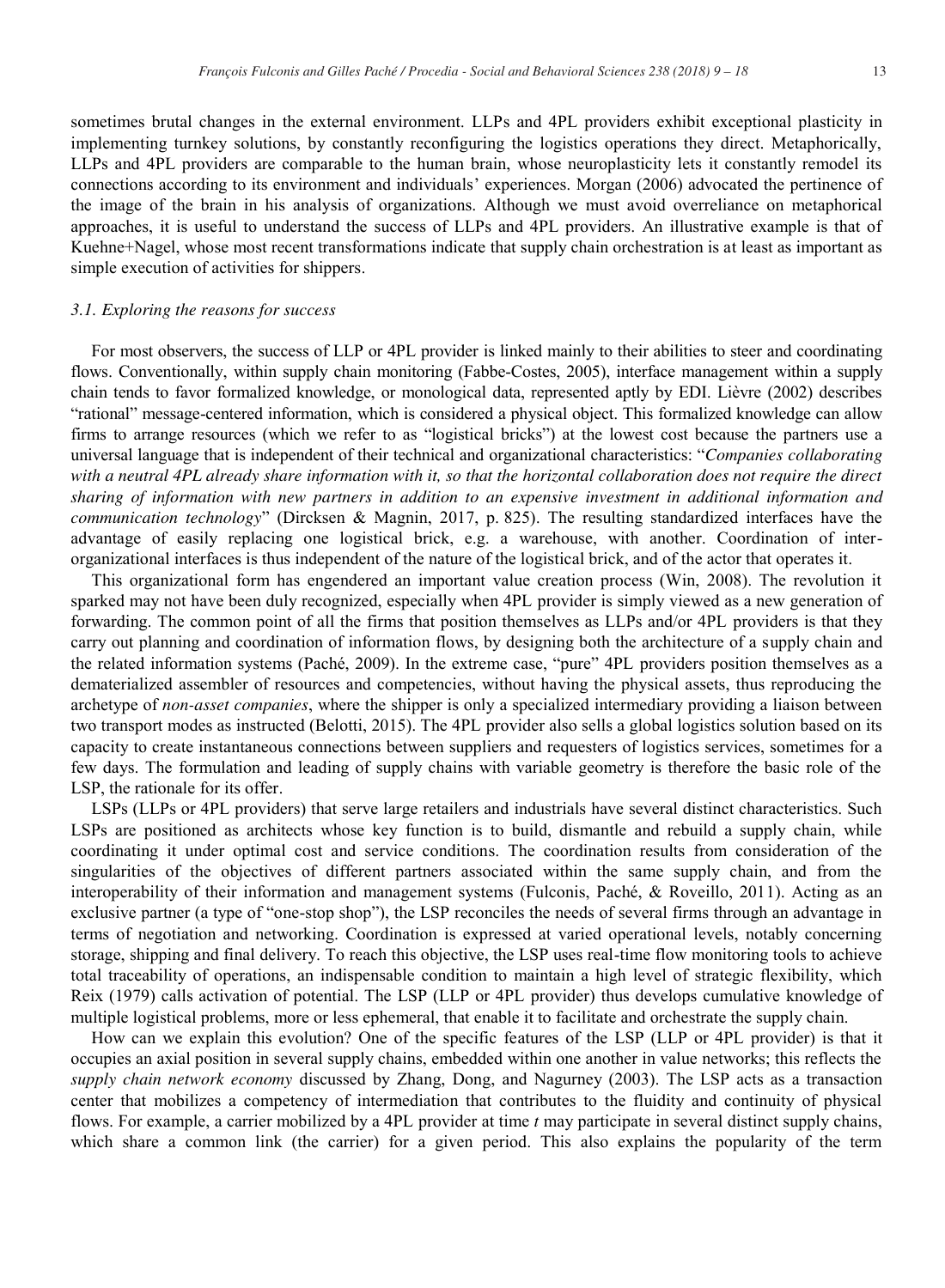*orchestrator*, which is an actor that can align the objectives of actors in the supply chain around a common performance objective (Bitran, Gurumurthi, & Sam, 2007; Zacharia, Sanders, & Nix, 2011; Shaharudin, Zailani, & Ismail, 2014; Chen, Cai, & Song, 2016). By acquiring a profile of *orchestrator*, the LSP portrays itself as an integrator of logistics solutions for different value networks, and it capitalizes on the knowledge gained from its previous experiences to build expertise that will let it increase its responsiveness in the constant reconfiguration of its service proposal. The dynamism of the LSP notably involves identifying best alternatives for transport, inventory management, storage site implementation, etc., as part of an ephemeral supply chain.

Ultimately, value creation by supply chain actors is structured around an ability to organize resources and competencies in a responsive manner. LLPs and 4PL providers have extended their fields of competencies while structuring the logistics industry around coordination and orchestration activities. Described as assemblers of competencies that propose a broad palette of versatile services, they develop unique expertise in building value networks in concert with partners and other LSPs with complementary skills. Consequently, LLPs and 4PL providers put propose a global innovative offer through their expertise, independence and capacity to quickly build and dismantle highly responsive supply chains. By improvising in their steering of flows based on the "partition" indicated by the shipper, they exhibit plasticity that reflects the current trend in an ever-moving economy, and must adapt instantaneously to an increasingly turbulent environment. The fundamental distinction between the LSP as a simple supply chain member and the LSP as a supply chain orchestrator can be summarized in the following main points:

- The LSP as a simple supply chain member is above all an executor of more or less sophisticated logistical operations on a shipper's behalf, within a dyadic relationship. A shipper's request that an LSP reorganize its supply chains falls within the framework of a strict set of specifications that are co-defined by the two partners. The managerial and technical innovation that the LSP introduces thus corresponds to satisfying a precise and rigorously standardized need, primarily for a single shipper within a dedicated contract, but which can then be disseminated to other shippers within shared contracts.
- x The LSP as a supply chain orchestrator is mainly a creator of customized logistics solutions for a large number of shippers. The LSP's objective is thus to assemble, upon request, different "logistical bricks" that are designed and executed by its partners. Beyond the orchestration capacity, the key attributes of an LSP regarding a supply chain network are consequently the ability to identify the most effective offers of logistical bricks, and to maintain a high level of partner commitment to achieve excellence and for partners to feel involved in executing logistical operations not directly for a shipper but for an LSP.

#### *3.2. Kuehne+Nagel, a global logistics network*

The longitudinal case study of Kuehne+Nagel is taken from an ongoing large-scale exploratory research project that began in 2007. Adopting the qualitative methodology suggested by Hlady-Rispal (2002), this study examines the evolution of the logistics industry in Europe; as Houé and Murphy (2017) underline, a qualitative approach is highly relevant to map the nature of relations in logistics networks. Several LSPs, whose offer is mainly directed at shippers within BtoB relations, are regularly observed via interviews (see Exhibit 2). The companies investigated are Geodis, XPO Logistics, FM Logistic, Stef, Daher, Rhenus Logistics, Panalpina and Kuehne+Nagel. Kuehne+Nagel was retained for this paper because its current development appears to be strongly linked to or even induced by existing and possible relations with some of its most important shippers, which the LSP perceives as a real source of innovation. Founded in 1890 in Bremen, Germany, Kuehne+Nagel is currently a global leader in logistics and supply chain management (SCM). In 2016, the company had over 63,000 employees specializing in logistics, and more than 1,000 offices in over 100 countries. Of its 6,000,000 m<sup>2</sup> of storage area, 1.5 million are situated in France. Its dominant sectors of expertise are the aeronautics industry and automobile, retail, agri-food, logistics of controlled temperature products, convenience goods, high tech, door-to-door logistics and onsite industrial logistics for manufacturers.

#### Exhibit 2: Main elements of the exploratory research project

The main unit of analysis retained is the logistics industry made up of LSPs. It is supplemented by three other underlying units of analysis: interorganizational relations, supply chains and business networks (set of chains). To date, data have been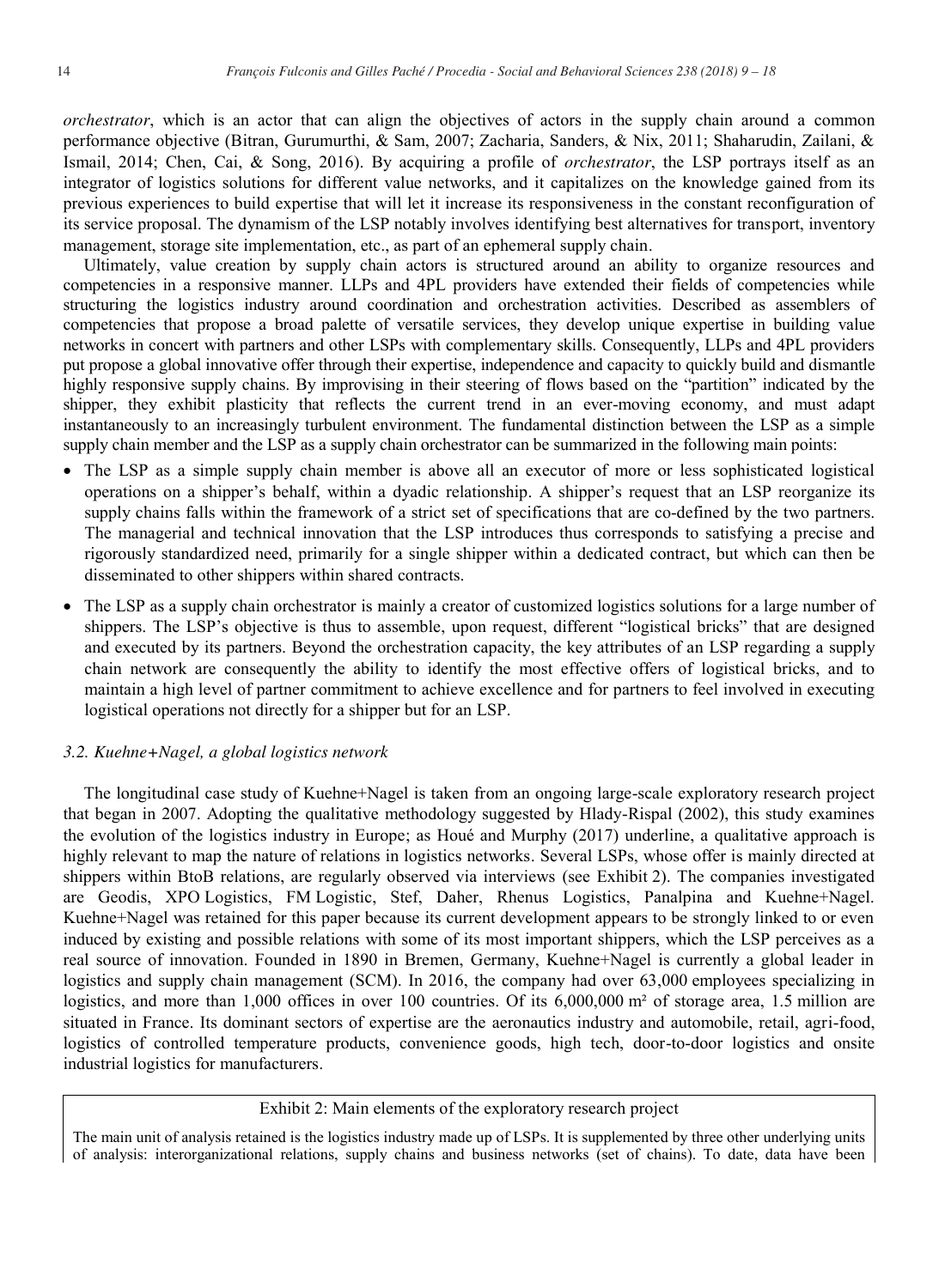collected through semi-structured interviews (primary data) based on a guide with the following dominant themes: positioning of LSPs in terms of services (basic, value added), evolution of supply and demand for logistics services, outsourcing vs. insourcing processes, the nature and evolution of relations between supply chain members (power of influence, shared risks, etc.), monitoring of information flows (issues, threats, technologies deployed, etc.), logistical performance and global profitability. The people surveyed at industrials and large retailers are logistics or sales managers, together with logistics division managers at LSPs. To allow triangulation, secondary information such as companies' annual reports and companies' Internet sites were examined, and the trade press was reviewed.

The firm's extensive experience in seafreight and airfreight enables it to naturally carry out complementary activities of storage, overland transport and distribution. Grouped under the heading *logistics execution*, these fairly basic activities quickly made Kuehne+Nagel, like many other LSPs, dependent on its shippers. The operational activities concerned did not correspond to critical purchases for shippers. In addition, LSPs often faced the following dilemma: how could they streamline supply chains by achieving large economies of scale for shippers, while generating sufficient sales and margin to ensure their own survival. Since the 2000s, to reduce its vulnerability, Kuehne+Nagel evolved its business offering toward activities that create more added value. Now called *logistics management,* its offer rests on logistics integration and flow monitoring using control towers (Roveillo, 2015). Kuehne+Nagel thus reinforced its engineering competencies while retaining its indispensable physical and site assets to propose *logistics execution*. Kuehne+Nagel stands out from "pure" LSP type 4PL providers, which are neutral and separate from all physical assets. It portrays itself as an orchestrator, a full-service LLP that can offer its shippers a complete package of logistics solutions (see Fig. 2). To do so, it mobilizes its own capacities in terms of transport and storage, along with its capacities competencies in coordination of information flows, and steers clients' logistics flows on an expanded territory.



Fig. 2. The lead logistics solutions of Kuehne+Nagel *Source:* Company document (2011).

The analysis shows that if some rebalancing of its relations with shippers was profitable for Kuehne+Nagel, its situation was still precarious. The threat of dependence on shippers led Kuehne+Nagel to innovate considerably, both technologically and organizationally, to convince shippers of its "strike force" and the "coherence" of its service proposal and its capacity to assist clients in their development during strategic changes, like when they increase their business volumes or move to other parts of the world. Technically, for shippers, Kuehne+Nagel's offering mainly consists of: proposing solutions to permanently reduce logistics costs, implementing a continuous improvement approach, logistics networks optimization and process integration. The firm uses personalized logistical monitoring to coordinate flows and processes throughout supply chains. However, to be efficient, Kuehne+Nagel's approach must be implemented over the long term. "*We must constantly reinvent ourselves,*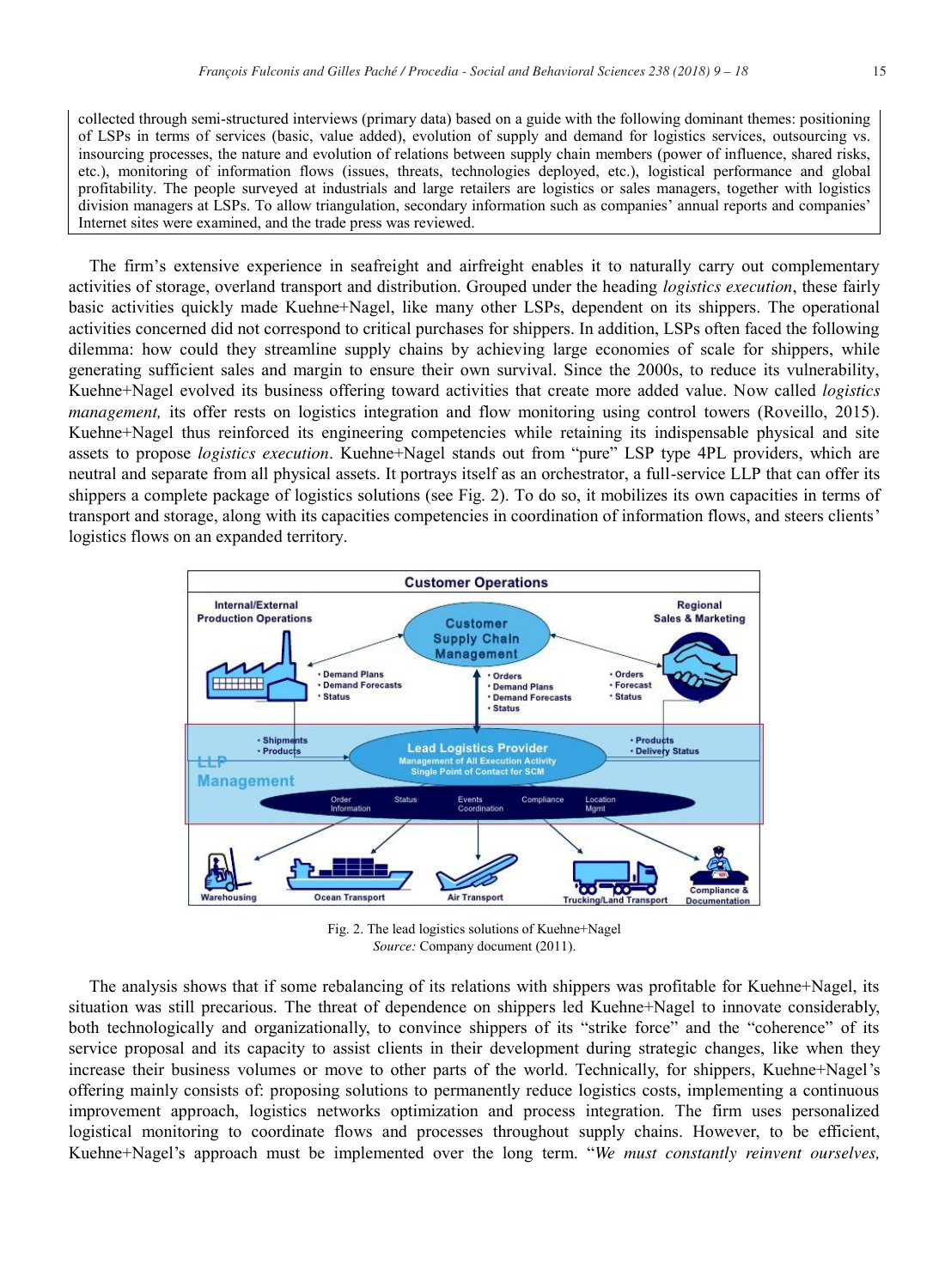*achieve critical mass and communicate our offer logistics management in BtoB*," a Kuehne+Nagel manager explained. We also observed more organizational and managerial innovations that led the LSP not only to diversify its service offering to differentiate itself and maintain a strong impact on profitability, but also to implement cooperation strategies with its shippers.

Concretely, Kuehne+Nagel's approach leads supply chain members to requalify their relationship and build a climate of trust with regular long-term interactions. They aim to share the gains resulting from the customized solution proposed by the LSP, which requires sharing of information to really understand clients' *business*. A stable core of the LSP's employees is dedicated to each client, according to the renowned principle of key account managers (Wilson & Holt, 2014). This reinforces relations between supply chain members and allows Kuehne+Nagel to create value by analyzing all the data of each shipper in terms of logistics flows. Further, a set of contracts, generally a framework contract accompanied by several subcontracts or riders, sets the conditions of the relationship. Most are renewable every three to five years. To summarize, in its *integrated logistics* offer, Kuehne+Nagel's strength lies in its capacity to accompany its shippers through changes *via* a modular offer, by proposing customized services that simultaneously combine its operational competencies as orchestrator of both *logistics management* and *logistics execution*. Shippers thus obtain advantages resulting from a relationship of interdependence in which logistics solutions are grounded in coordination competencies.

The Kuehne+Nagel case also seems to be an excellent illustration of the disruptive strategies that some LSPs introduce. Until the early 1990s, the term disruption was perceived negatively. The English Oxford Dictionary (https://en.oxforddictionaries.com/definition/disruption, Acceded July 8, 2017) still defines it as "*a disturbance or problems which interrupt an event, activity or process*". This vision has been seriously questioned following the seminal contribution of Christensen, Craig, and Hart (2001) regarding the success factors of US businesses relative to Japanese firms after decades of economic downturns. In a more proactive than adaptive logic, a disruptive strategy corresponds to a creative process that can generate solutions that stand out from previous routines. In other words, a disruption is when a company breaks with conventional thinking to accelerate the creation of a new vision of management (Christensen, Johnson, & Rigby, 2002; Gans, 2016). The emergence of LLPs and 4PL providers, of which Kuehne+Nagel is one of the most dynamic examples, typifies the concept of a disruptive strategy. The traditional and routine approach of the logistics industry is based on the accumulation of physical assets to deploy complex logistics services; only large LSPs are able to raise the funds to fulfil shippers' requests. In contrast, the disruptive strategy emphasizes that agile LSPs with modest financial capacities may build and dismantle ephemeral supply chains very rapidly using the resources of multiple partners. Clearly, the core competency of agile LSPs is that they possess a large relationship network and that they are able to mobilize the right logistic resource at the right time. This implies a new convention of thought regarding the perception of the relationship between the LSP and its shippers based on the implementation of a disruptive innovation.

For Kuehne+Nagel, like other powerful worldwide LSPs, the threat of new entrants in the logistics industry in the form of pure 4PL providers is a reality that must prompt reflection on key factors of success to build shipper loyalty. These key factors fall into two categories. First, the presence of physical assets is an asset for LLPs because they reassure shippers that may question whether pure 4PL providers can competently build supply chains based uniquely on external resources. Second, the existence of long-standing relationships between LLPs and a large number of shippers allows step-by-step creation of *expert power*, as described by French and Raven (1959). LLPs can thus prove their professional competency in terms of knowledge and abilities, which creates a situation of relative dependence for shippers. Kuehne+Nagel would surely benefit from implementing a real storytelling approach that integrates these two key factors of success, to demonstrate to shippers that only an LSP with strong historical roots in the logistics industry can foster its clients'supply chain development.

#### **4. Conclusion**

Previously an esoteric theme of interest to only a handful of management researchers, the logistics model of the new generation of LSPs (LLPs, especially 4PL providers) can illustrate the foundations of effective strategic action (Kacioui-Maurin, Lazzeri, & Michon, 2016), a topic of universal relevance. The Kuehne+Nagel case is undeniably an emblematic example of how innovation in terms of services and technologies indeed plays a central role in the effectiveness of the strategic actions of LSPs: the company has carried out a successful disruptive strategy that led it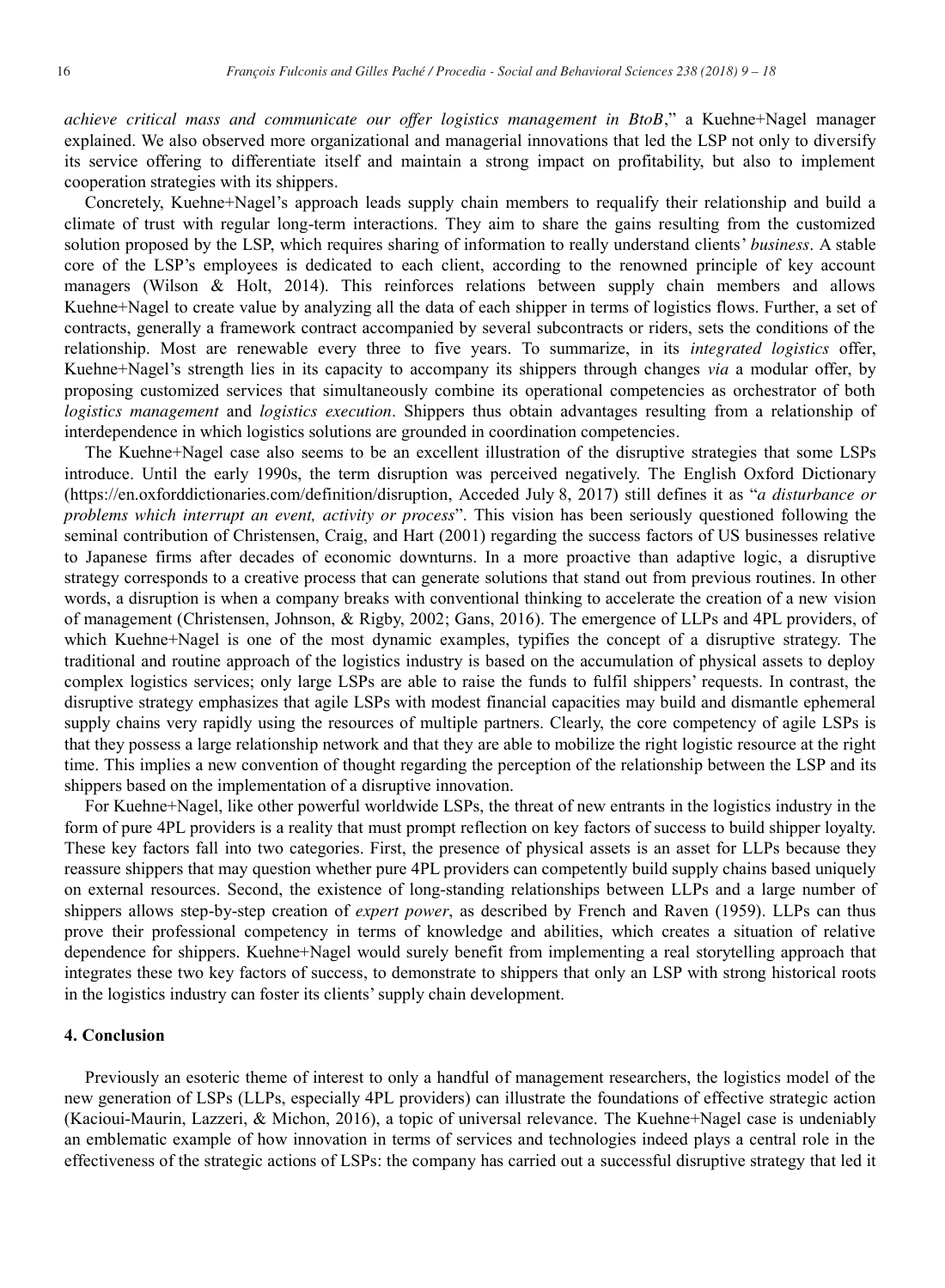to become a global leader in the logistics industry, particularly by knowing how to grasp unexpected growth opportunities. Since the 1990s, many works have shown how improvisation based on the exploration of unexpected opportunities that let organizational structures adapt to continuous disruptions is an approach of primary importance (for a recent synthesis, see Hatch and Cunliffe [2013]). Improvising most often entails "bricolage," in the sense of Lévi-Strauss (1962), which implies creative arrangement of disparate resources from different sources. In this case, LSPs capture highly "liquid" resources, assemble them temporarily and dismantle them when the project is over. The bricolage of genius is undoubtedly the outcome of the logistical model of LLP and 4PL provider, which constantly improvises new supply chain monitoring plans based on a dynamic assembly of resources, which rest on memorized action plans, similar to how a jazz ensemble develops variations that are intuitive yet based on fully controlled harmonic chains.

As the works of Barrett (1998), Zack (2000), Kamoche and Cunha (2001) and of Kamoche, Cunha, and Cunha (2003) illustrate, musicians in a jazz band maintain a coherent game with one another because they all use the same referential. They possess minimum knowledge structures that can limit uncertainties in their response to a tonal variation by the other members (Hodson, 2007). Undoubtedly, contemporary supply chains, faced with successive waves of changes regarding both technologies (Internet of things, big data) and purchasing behaviors (mass customization, need for quick execution in product provision, at the lowest cost) must learn to improvise. To do so, they need an actor that can build robust harmonic chains that serve as a common referential for different actors. This is precisely the role of LLPs and 4PL providers, whose intimate knowledge of various musical scores, that is, of formalization and monitoring of diverse supply chains, well equips them to improvise and arrange actors in multiple contexts.

The Kuehne+Nagel case notably underlines that the competitive advantage of LLPs and 4PL providers rests on an ability to demonstrate to shippers that their expertise in orchestration is enduring, versatile and difficult to imitate at an acceptable cost. Some shippers may presumably be able to independently choose a set of partners to build their own ephemeral supply chains. However, orchestration incurs coordination costs that LLPs and 4PL providers have greatly reduced owing to their experience in terms of flow monitoring. This experience rests on the abundance of contexts in which they operate, whereas shippers naturally focus on only one type of supply chain. This may explain why 4PL providers are currently able to manage both humanitarian logistics campaigns and procurement for supermarkets as part of short-term promotional campaigns. The new generation of LSP has developed high operational flexibility, in the sense of Reix (1979), which implies an ability to adjust logistics capacities upward or downward in response to demand. From this point of view, the logistics industry is a particularly interesting illustration of emerging management models whose effects are clearly disruptive.

#### **Acknowledgements**

The authors thank the respondents at Kuehne+Nagel for providing information about their company. Because they wished to remain anonymous, they are not mentioned by name. The authors also thank two anonymous reviewers for their insightful comments on a first version of the article.

#### **References**

Allam, D., & Lendjel, E. (2009). La franchise: une gouvernance pour les entreprises dans le transport routier de marchandises? In B. Baudry & B. Dubrion (Eds.), *Analyses et transformations de la firme: une approche pluridisciplinaire* (pp. 169-190). Paris: La Découverte.

Barrett, F. (1998). Creativity and improvisation in jazz and organizations: implications for organizational learning. *Organization Science*, *9*(5), 605-622.

Belotti, J. (2015). *Transport international de marchandises* (5<sup>th</sup> ed.). Paris: Vuibert.

Bitran, G., Gurumurthi, S., & Sam, S. (2007). The need for third-party coordination in supply chain governance. *MIT Sloan Management Review*, *48*(3), 30-37.

Chen, X., Cai, G., & Song, J. (2016). The cash flow advantages of supply chain orchestrators. Proceedings of the 2016 Annual ISOM Workshop, Gainesville (FL), 1-40 (CD-rom).

Christensen, C., Craig, T., & Hart, S. (2001). The great disruption. *Foreign Affairs*, *80*(2), 80-95.

Christensen, C., Johnson, M., & Rigby, D. (2002). Foundations for growth: how to identify and build disruptive new businesses. *MIT Sloan Management Review*, *43*(3), 22-31.

Christopher, M. (2016). *Logistics and supply chain management* (5<sup>th</sup> ed.). Harlow: FT Publishing.